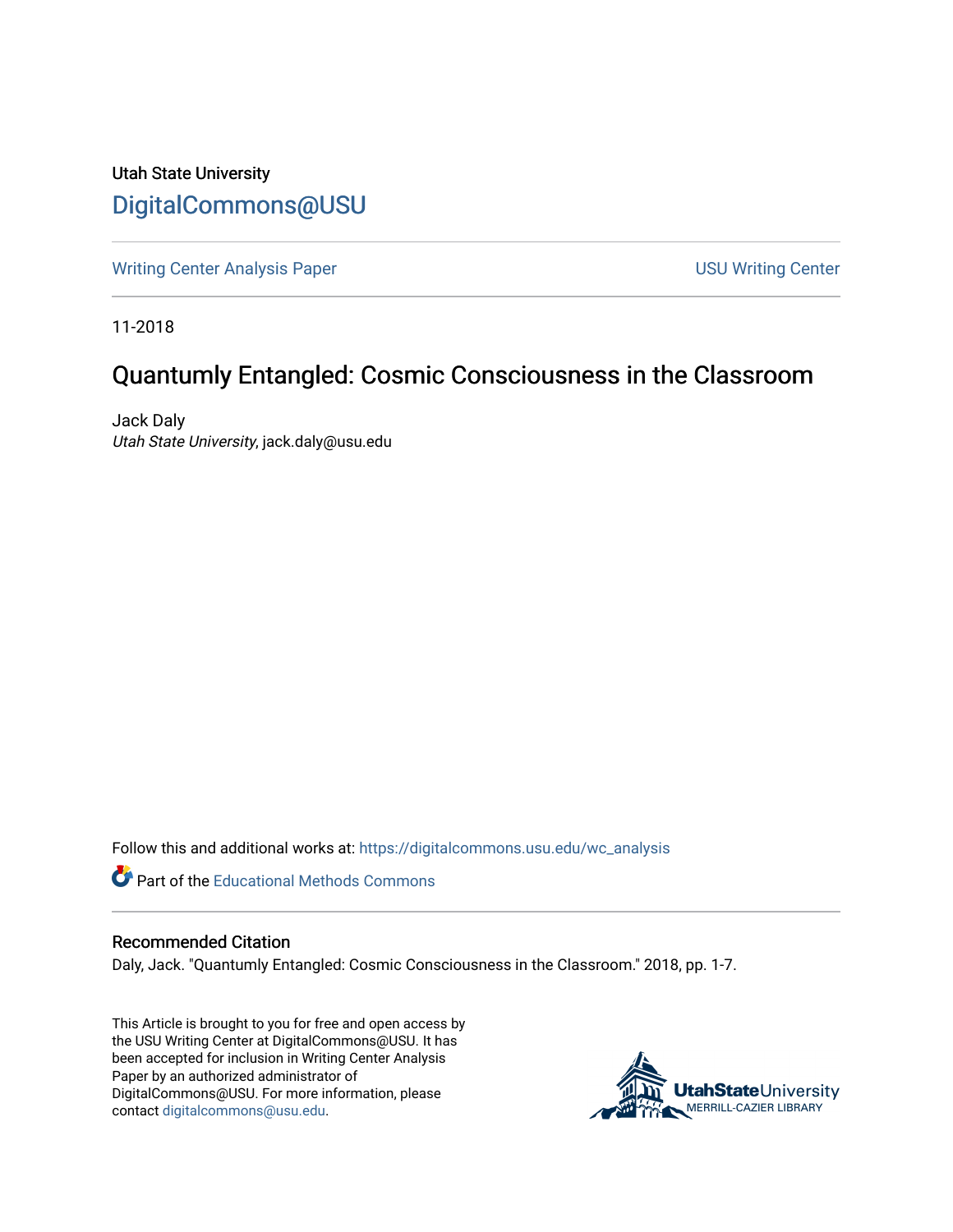Jack Daly ENGL 6820 Writing Center Paper Fall 2018

### *Quantumly Entangled: Cosmic Consciousness in the Classroom*

#### *Abstract*

*The main problem with Western education is the dualistic perspective which separates the teacher/tutor and the student into two separate identities. However, modern physics, specifically the theory of quantum entanglement, is showing that the atoms which compose the false identity of a "self" are intertwined in a mutual state of causality. These quantum revelations are affirming the ancient wisdom teaching of "That art thou" which is found in religions and spiritualities across the globe which an individual arrives at in an ego death and rebirth experience. The system of cosmic consciousness in the classroom expunges the dualistic perspective of "you" and "me" and focuses on only "us," fostering an environment of cohabitation and learning.*

Key words: tutor, quantum physics, non-locality, entanglement, consciousness, Western education, alchemy, metaphysics, hermeticism, Hinduism, Buddhism, William Blake, Zen, pedagogy.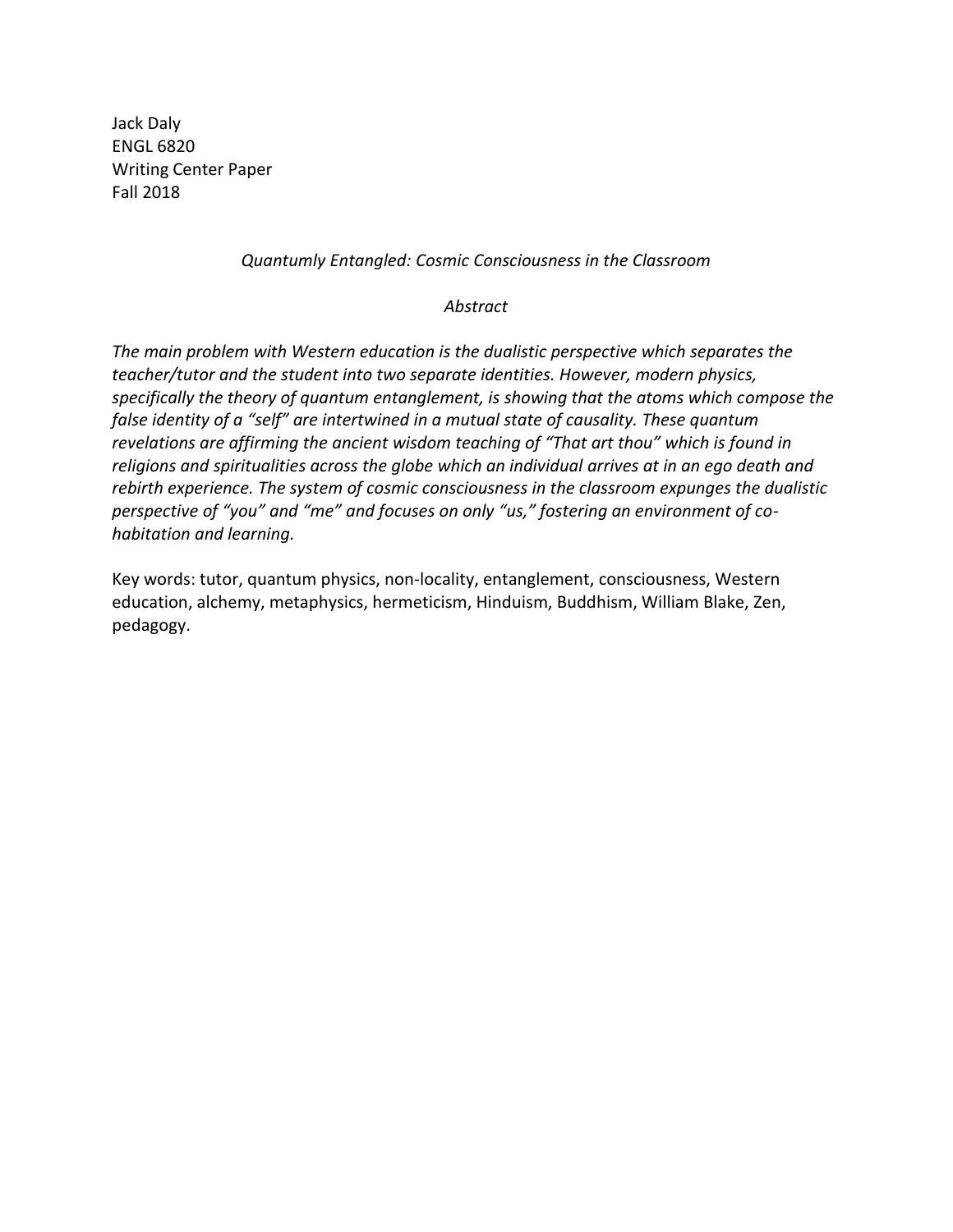To see a World in a Grain of Sand And a Heaven in a Wild Flower Hold Infinity in the palm of your hand And Eternity in an hour - William Blake

Several years ago the entire nature of my being and existence was transformed in a seemingly inconsequential moment of heightened thought. As I pondered my relation to other people and the universe at large, I realized that I was the universe experiencing itself, that I was already loved by every bit of existence as I was in a constant state of mutual co-creation with every atom across every spectrum of reality, and above all else, that there was no "me" or "I" to begin with. In a moment of what the Zen Buddhists describe as "satori" I had become timeless and formless, and at one with what the Hindus call "Indra's Net," in which the existence of every aspect of reality is reflected in every other bit. What I experienced is what some people call an ego death and rebirth experience, an experience that consumed me into existence at one with what alchemists call the "Anima Mundi," and an experience which Jesus spoke of when he said "Unless one is born again he cannot see the kingdom of God." Since I had this revelation, I have escaped the dualistic view of "you" and "me," I only know see "us." It is this immaculate perception that drives not only my world view, but especially in the context of being a teacher and a tutor, my educating philosophy.

It has been my observation that for the many people who come to this realization, it occurs with a certain amount of alienation. I typically do not discuss it openly because when I do I receive in return the "this person is crazy" stare. This perception is implicit in my character and persona, and I refrain from dogmatizing my spiritual gnosis because I know that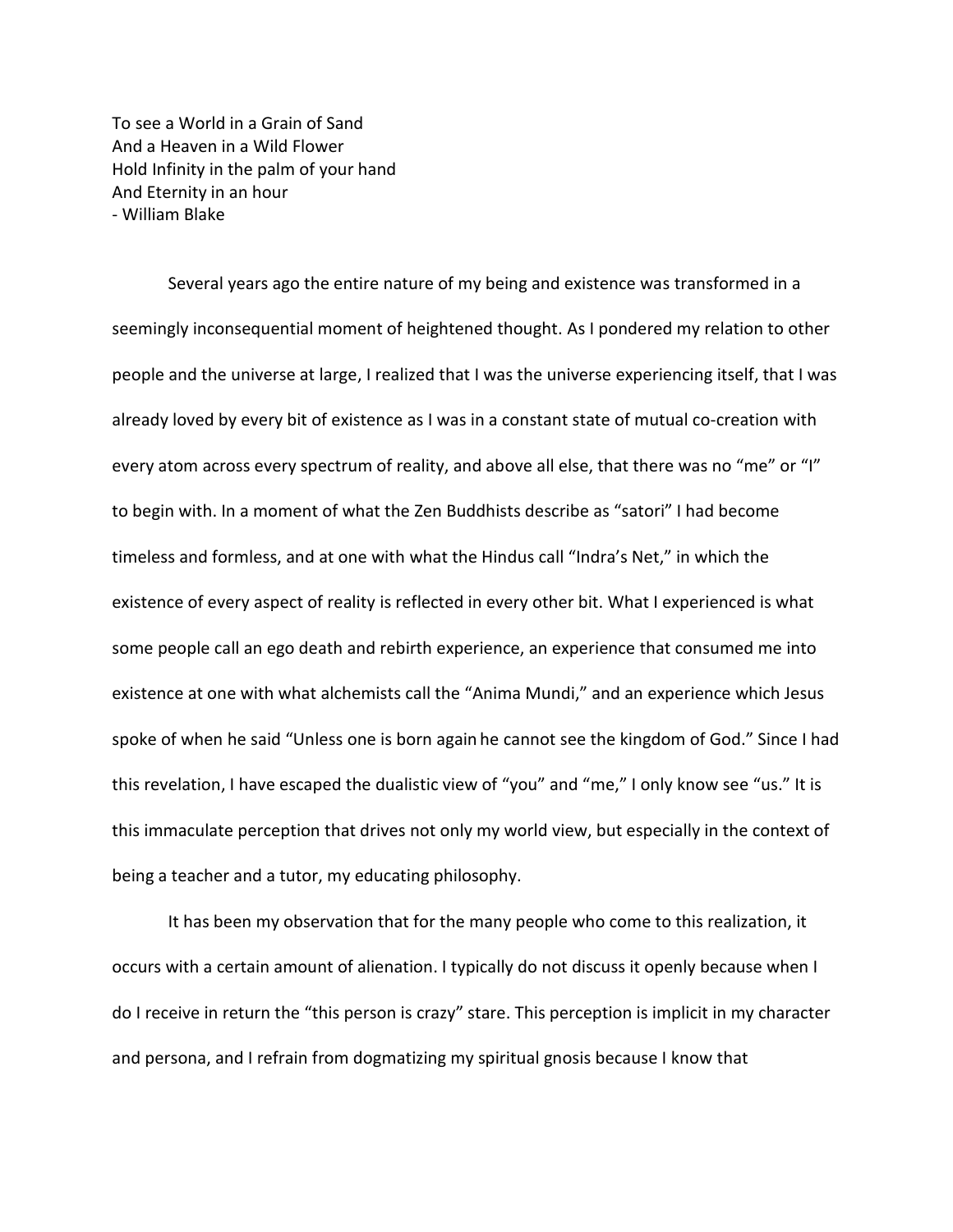paradoxically, an ego death and rebirth experience cannot be obtained through any other means than self-reflection.

At the current time, I am a first year master's student at Utah State University. I am also serving as a graduate instructor in English as well as a tutor at the University's Writing Center. Often I feel as if my world views are incongruent with the prevailing sentiment of academia, and it has been difficult for me to find my thoughts mirrored in pedagogy. So recently, when I began to read Rosenblatt's *Transactional Theory of Reading and Writing*, my eyes lit up when I read the following passage:

"For 300 years, Descartes' dualistic view of the self as distinct from nature sufficed, for example, for the Newtonian paradigm in physics. The self, or "subject," was separate from the "object" perceived. "Objective" facts, completely free of subjectivity, were sought, and a direct, immediate perception of reality was deemed possible. Einstein's theory and the developments in sub-atomic physics revealed the need to acknowledge that, as Neils Bohr (1959) explained, *the observer is part of the observation –* human beings are part of nature. Even the physicists' facts depend to some extent on the interests, hypotheses, and technologies of the observer," (Rosenblatt, 1364). (Italics my own).

My goodness, I thought. Finally a pedagogical theorist understands the paradigm through which I conduct my life. The big take away from this quote is that the observer and the observed are not two mutually exclusive identities, they are intertwined in a state of mutual causation because they are the same "thing." *There is no observer and there is no observed.* It is this notion that fuels my interaction with students both in the classroom as a teacher and in the writing center as a tutor: there is no you, there is no me, our minds and our very existence are intertwined. What's more, the ego death and rebirth experience is not mystical fluff, it is a reality that is being affirmed by modern quantum physics, as referenced by Neils Bohr's experiments.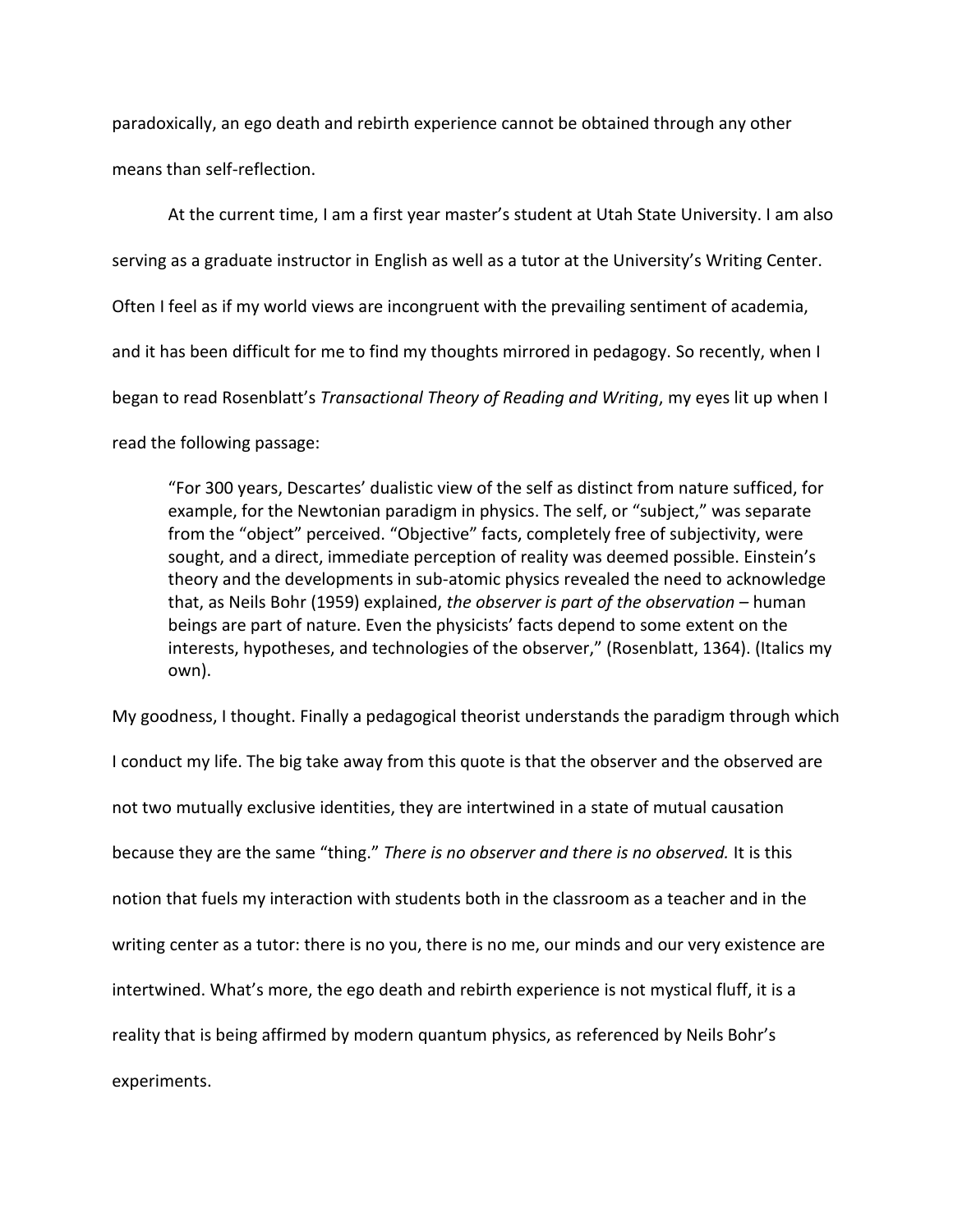The primary problem facing Western thought, and in turn Western education is that we operate from a place of "I-consciousness" instead of a place of what I like to think of as "cosmic consciousness." Cosmic consciousness is the ability to, as William Blake phrased it, "See a World in a Grain of Sand, And a Heaven in a Wild Flower," (Blake). It is a sense of divine interconnection, of the interdependence of nature and the nonseparability of matter.

With the notion of cosmic consciousness introduced I would like to articulate how I believe this philosophy should be implemented in the classroom as well as a university writing center. Operating from a point of cosmic consciousness allows for the duality of "I' and "you" to be expunged altogether. It does wonders to erase the power structure inherent between the teacher/tutor and the student. The classroom and writing center become infinitely more cocreative and allows for work to be done collaboratively instead of being inherently split in nature. Really, the teacher/tutor and the student are merely assemblages of atoms that are intertwined with one another creating reality. I'm sure that practically anyone who has received a college education can think of a teacher that has been exceptionally ego-centric in their method of teaching and cares little for his or her students. In the system of cosmic consciousness, this type of thinking is not possible.

To affirm this mystical philosophy, I would like to introduce a topic that is being explored today in the modern quantum physics alluded to earlier: quantum entanglement. This phenomena is the fact that "entangled particles remain connected so that actions performed on one affect the other, even separated by great distances… The rules of quantum physics state that an unobserved photon exists in all possible states simultaneously but, when observed or measured, exhibits only one state," (Tate). The repercussions of this are enormous: particles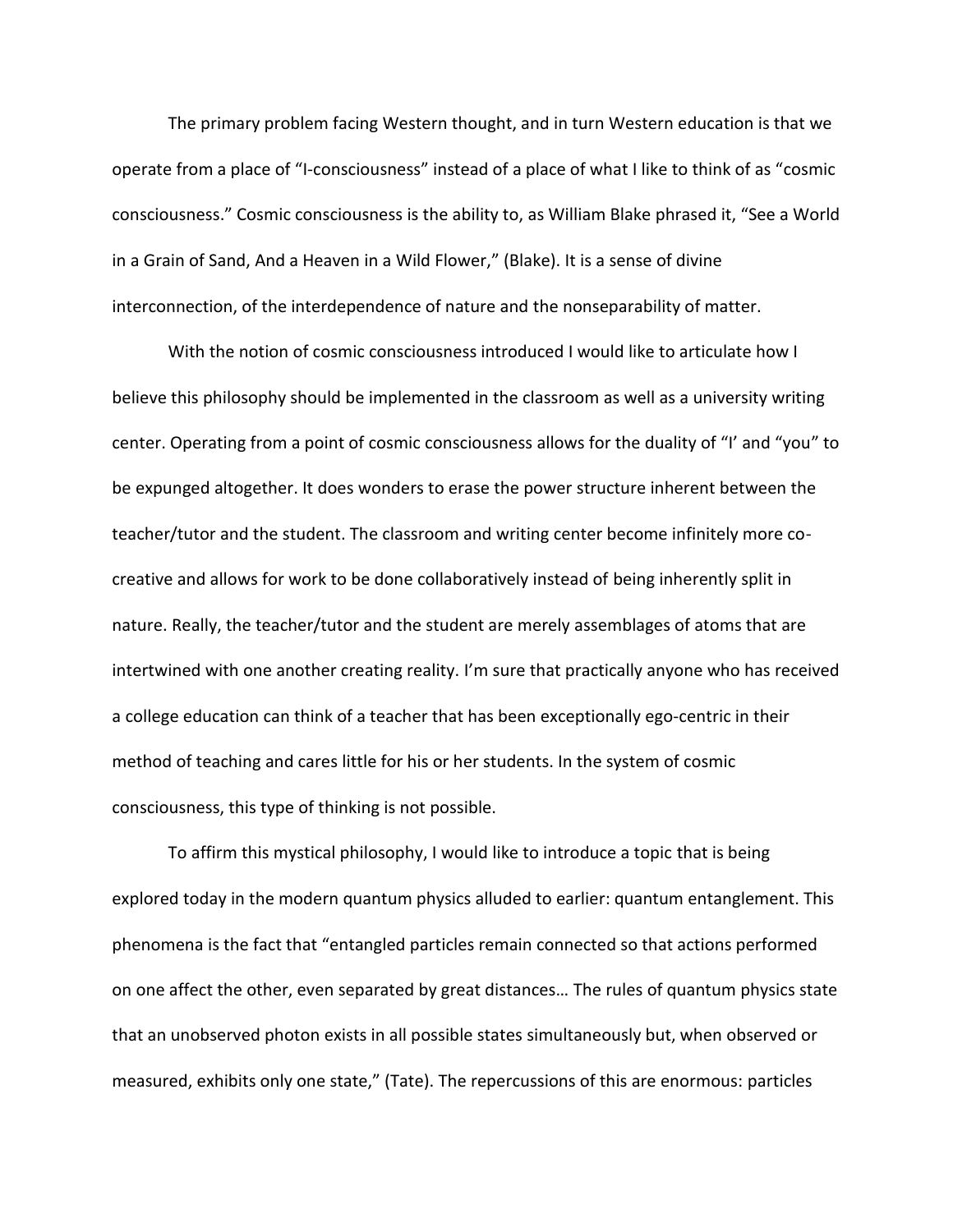are in a constant state of interaction with one another. Indeed, everything we do affects everything else. Or, as Chuang-Tzu would say, ""That" comes out of "this" and "this depends on "that" – which is to say that "this" and "that" give birth to each other," (Mitchell, 18). It is precisely this notion, that what you are observing is *actually you*, "That art thou," is what Aldous Huxley identified as *the* perennial philosophy when he said: "Based upon the direct experience of those who have fulfilled the necessary conditions of such knowledge, this teaching is expressed most succinctly in the Sanskrit formula, *tat tvam asi* ('That art thou'); the Atman, or immanent eternal Self, is one with Brahman, the Absolute Principle of all existence; and the last end of every being is to discover the fact for himself, to find out Who he really is," (Huxley, 8).

What a brave new world it would be if "That art thou" was the prevailing paradigm in education. No longer would the classroom and a writing center be places of rigid power structures, but rather they would be a place of literal cosmic co-creation. Manly P. Hall once said "Though the modern world may know a million secrets, the ancient world knew one – and that was greater than the million; for the million secrets breed death, disaster, sorrow, selfishness, lust and avarice, but the one secret confers life, light and truth," (Hall, 119). This one secret is "That art thou," the perennial philosophy, the *Prisca theologia.* 

The ego death and rebirth experience that opens one to the knowledge of "That art thou" is the route to cosmic consciousness – but how does this relate to teaching and tutoring? Well, it is my belief that the teacher or the tutor should get rid of "I-consciousness" from the experience of teaching and tutoring all together. Quantum entanglement has shown us that in fact there is no teacher, no tutor, and no student; there are only entangled particles co-existing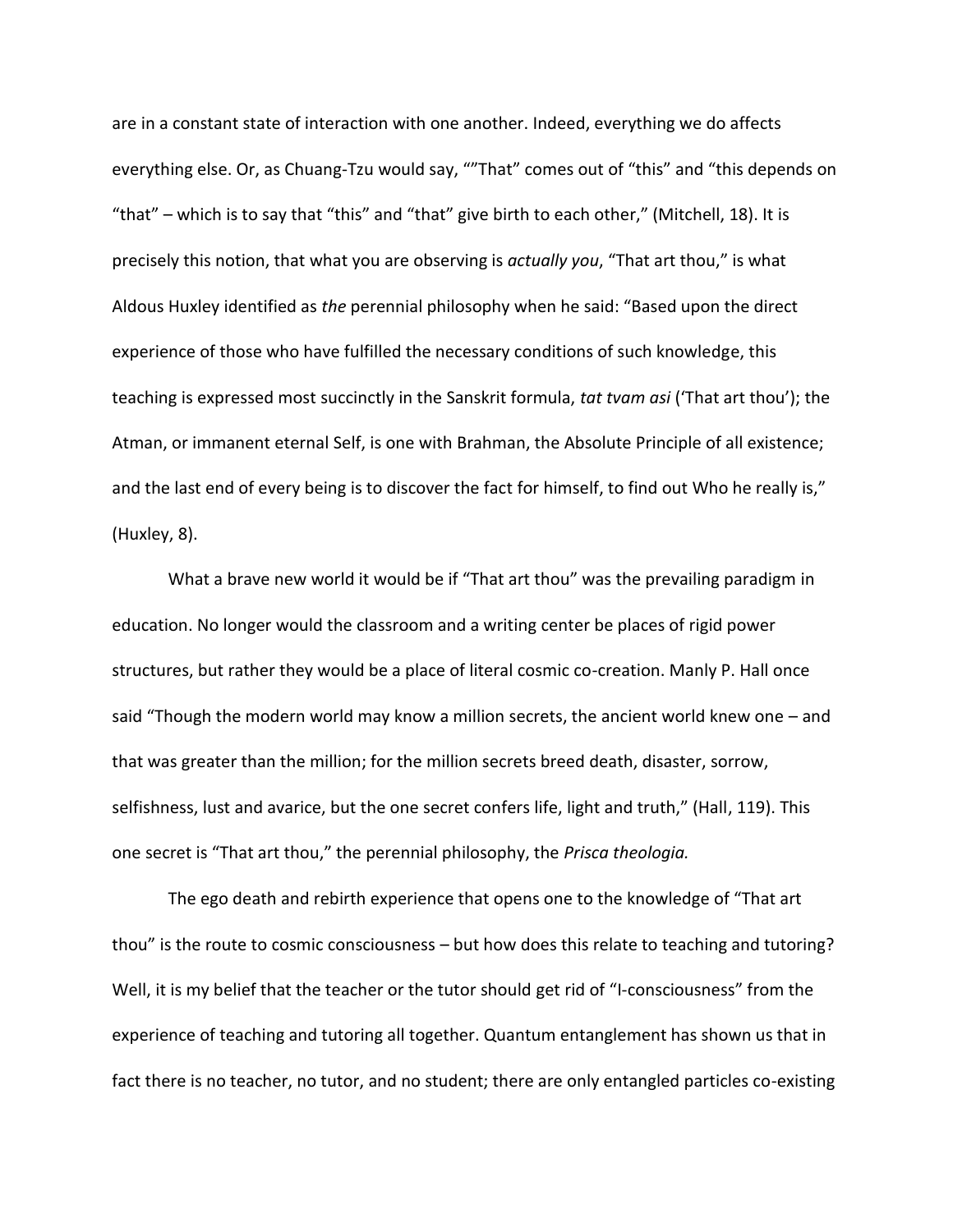and creating reality together. Of course, the results of this sort of interaction are beyond extensive. Both the teacher/tutor and the student can truly learn together, diametrically opposed to the inherently dualistic method of teaching often used in the banking concept of education when the teacher and student are mutually exclusive and the teacher divulges wisdom and knowledge to the student. In my system of cosmic consciousness in the classroom and in the context of tutoring, this sort of interaction is virtually non-existent, as the teacher knows that they are not separate from the student, but rather *they are them*. The classroom and writing center automatically become an infinitely more compassionate, open and interactive environment.

In finality, I would like to leave you with the pinnacle of the ancient wisdom, found in

the Hermetic writings of the *Corpus Hermeticum*:

"If you don't make yourself equal to God, you can't perceive God; for like is known by like. Leap free of everything that is physical, and grow as fast as that immeasurable vastness; step beyond all time and become eternal; then you will perceive God. Realize that nothing is impossible for you; recognize that you too are immortal and that you can embrace all things in your mind; find your home in the heart of every living creature; make yourself higher than all heights and lower than all depths; bring all opposites inside yourself and reconcile them; understand that you are everywhere, on the land, in the sea, in the sky; realize that you haven't been begotten, that you are still in the womb, that you are young, that you are old, that you are dead, that you are in the world beyond the grave; hold all this in your mind, all times and places, all substances and qualities and magnitudes; then you can perceive God, (Mitchell, 34).

## Works Cited

Blake, William. *Auguries of Innocence.* 

Hall, Manly P. *The Secret Teachings of All Ages.* New York, Tarcher/Penguin, 2003.

Huxley, Aldous. *The Perennial Philosophy.* London, Chatto and Windus, 1947.